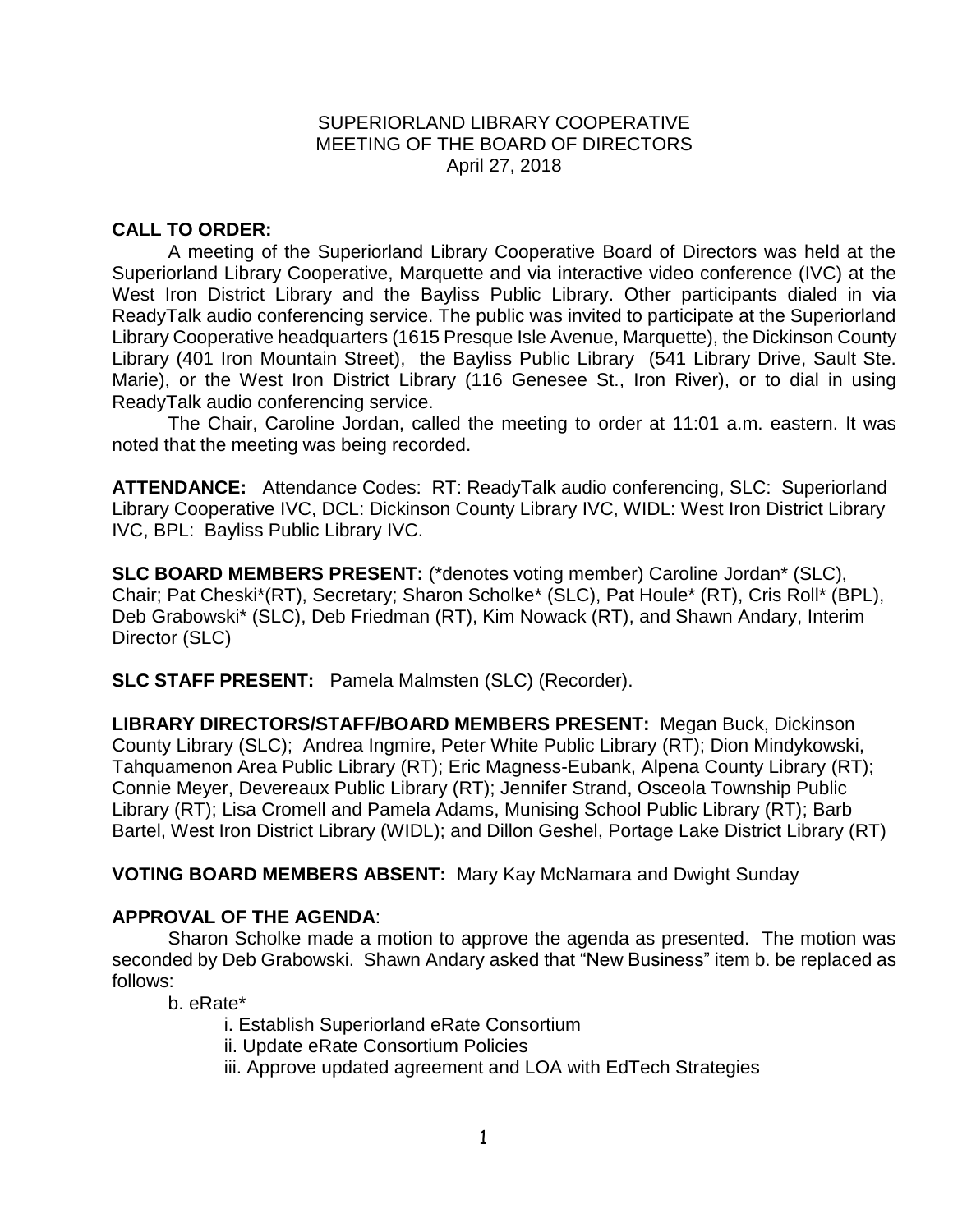Item "b" in the original agenda would then be item "c", item "c" would be item "d" and item d would be item "e". Shawn also requested that, under "Financial Report", the approval of the March cash disbursements, the approval of the year-to-date reports, and the approval of the balance sheet be combined into one motion, rather than three separate motions as was indicated on the original agenda.

Sharon Scholke moved **TO AMEND HER ORIGINAL MOTION TO APPROVE THE AMENDED AGENDA AS PROPOSED;** Deb Grabowski seconded the amended motion.

**Roll call**: Cris Roll: Yes, Deb Grabowski: Yes, Sharon Scholke: Yes, Pat Cheski: Yes, Pat Houle: Yes, Caroline Jordan: Yes. Total: Yes: (6), No: (0), Abstain: (0). Motion carries unanimously.

# **APPROVAL OF THE REGULAR BOARD MEETING MINUTES OF MARCH 23, 2018:**

Pat Houle **MOVED TO APPROVE THE MINUTES OF THE REGULAR BOARD MEETING OF MARCH 23, 2018 AS PRESENTED.** The motion was seconded by Sharon **Scholke** 

**Roll call**: Cris Roll: Yes, Deb Grabowski: Yes, Sharon Scholke: Yes, Pat Cheski: Yes, Pat Houle: Yes, Caroline Jordan: Yes. Total: Yes: (6), No: (0), Abstain: (0). Motion carries unanimously.

## **FINANCIAL REPORT:** Pam Malmsten presented the financial report.

**March 2018 Cash Disbursements:** A \$4,570 payment to EdTech Strategies (3- 801) is the first payment for SLC's eRate Consulting Services. Account 3-801 also includes a payment of \$9,504 to SLC's attorney, Foster, Swift, Collins, and Smith; this was for work done on the MERS and employee separation issues. A payment of \$1,384 to Anderson, Tackman, and Company (account 3-802) is for the final payment due for work on SLC's FY 2017 financial audit; the total cost of the audit was \$3,600. Total March disbursements were \$65,338.24.

#### **Year to Date Reports as of 03/31/2018:**

*Expenses***:** The professional and contractual line item is over the 6/12 budget figure; this is partly because SLC paid the RIDES delivery subsidies in full last summer (\$16,387.50 FY 2018 expense). Also, legal expenses have been higher than anticipated in the last few months. Pam noted that the professional and contractual budget line item will have to be revised.

*Revenues*: The first 50% direct state aid payment (\$133,491) and the first 50% GLTB payment (\$20,537) have been received. The indirect state aid payments from member libraries should start coming in soon.

Total YTD revenues are \$313,014 and total YTD expenses are \$374,921.

**Balance sheet as of March 31, 2018**: The balance sheet as of March 31, 2018 showed total Assets of \$792,053.81 and total Liabilities plus Fund Balances of \$792,053.81.

### Pat Cheski **MOVED TO APPROVE MARCH CASH DISBURSEMENTS OF \$65,338.24, THE YEAR-TO-DATE EXPENSE AND REVENUE REPORTS AS OF MARCH 31, 2018, AND THE BALANCE SHEET AS OF MARCH 31, 2018.** The motion was seconded by Pat Houle.

**Roll call**: Cris Roll: Yes, Deb Grabowski: Yes, Sharon Scholke: Yes, Pat Cheski: Yes, Pat Houle: Yes, Caroline Jordan: Yes. Total: Yes: (6), No: (0), Abstain: (0). Motion carries unanimously.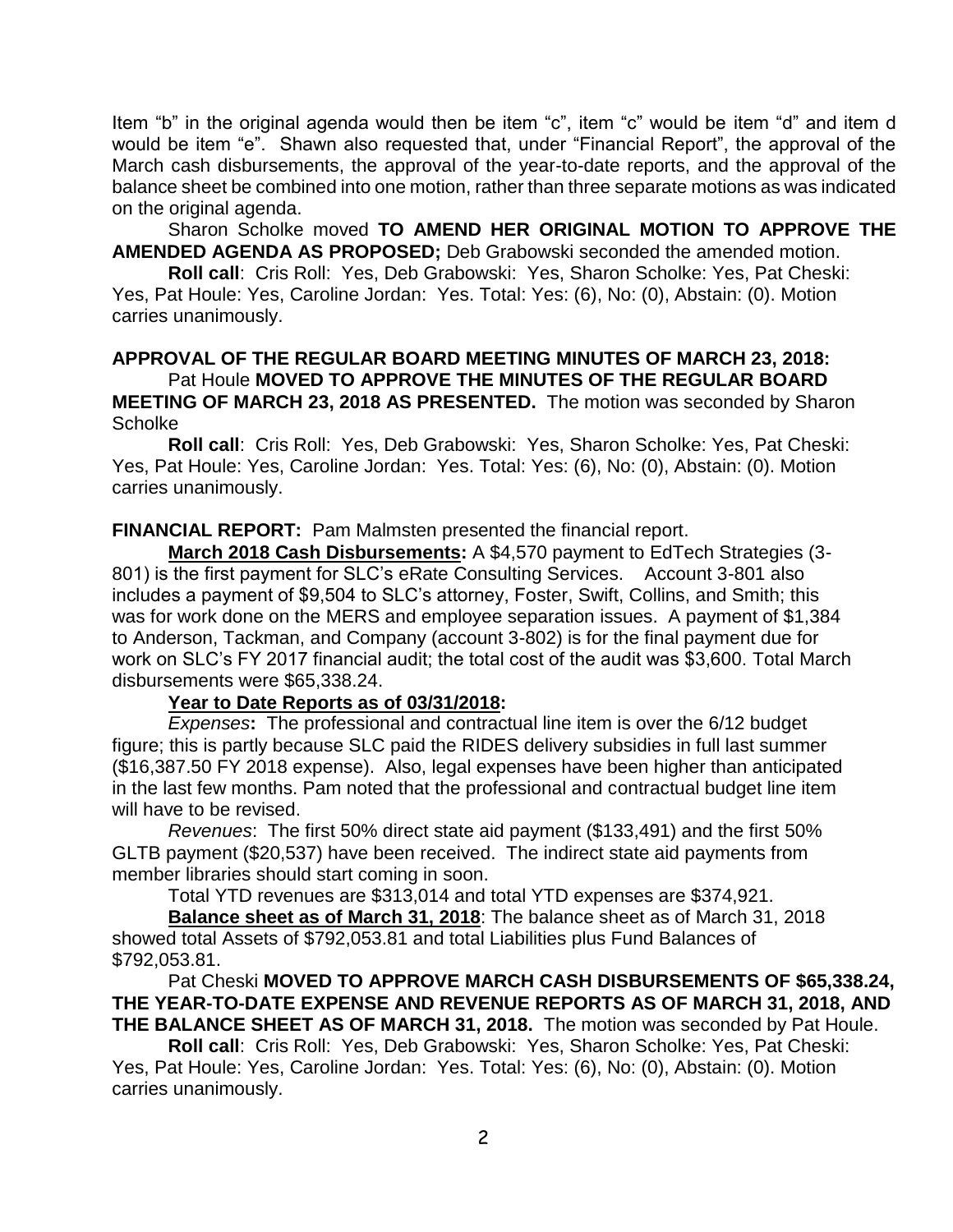**PUBLIC PARTICIPATION**: There was no public participation at this time.

## **INTERIM DIRECTOR'S REPORT:**

- Personnel: The Network Administrator job position was posted locally and at Northern Michigan University, Michigan Tech. University, the Mining Journal (print and online), Michigan Works, and the job board for the Wisconsin Library Association. Eighteen applications were received. Six applicants were chosen for further evaluation and four of the six were chosen for interviews. Interviews are scheduled for May 3 and May 4. Jeremy Morelock, currently a part-time SLC staff member, has accepted the position of full-time Database Maintenance and System Administrator Assistant; his full-time start date is May 8, 2018. Jeremy's current part-time positon involves database maintenance; some automated system administration tasks have been added to the full-time job description.
- Cooperative Directors Meeting: Shawn attended the April 13 Cooperative Directors meeting by phone. Senate Bills (SB 828 and 829) have been introduced that would provide liability protection for libraries and library staff when providing the opioid antidote naloxone to an overdosing patron. Implementation of the Michigan Library Association-National Insurance Services group health insurance plan has been delayed pending final certification from the state; the new target date for availability is July 1, 2018. The Midwest Collaborative for Library Services (MCLS) has contracted with a vendor to convert MARC records into linked data that would appear in web searches using browsers such as Google or Bing; MCLS Executive Director Randy Dykhuis presented an update on the project. Contracts for MeL databases will be ending on June 30, 2018; RFP's have been sent out.
- RIDES Task Force Update: A consultant was hired to conduct an assessment of the current RIDES delivery system and pricing structure; MCLS has received the consultant's revised report and has scheduled a Task Force meeting on May 8, 2018 to review the report and make recommendations. Shawn is a member of the Task Force and plans to attend the meeting. Shawn added that this year's delivery pricing has been set and said that SLC will again likely subsidize members' delivery costs.
- Conferences and Training: Jeremy Morelock (SLC/PWPL) and Bruce MacDonald (PWPL) attended the COSUGI (Customers of SirsiDynix Users Group Inc.) conference in Atlanta from April 15 – April 18. Shawn presented training sessions on Workflows reports and cataloging at an April 20 staff in-service at the Superior District Library. The Rural Libraries Conference is scheduled for April 30 – May 2. Each member library is eligible to receive a \$250 stipend to offset conference expenses.

# **COMMITTEE REPORTS:**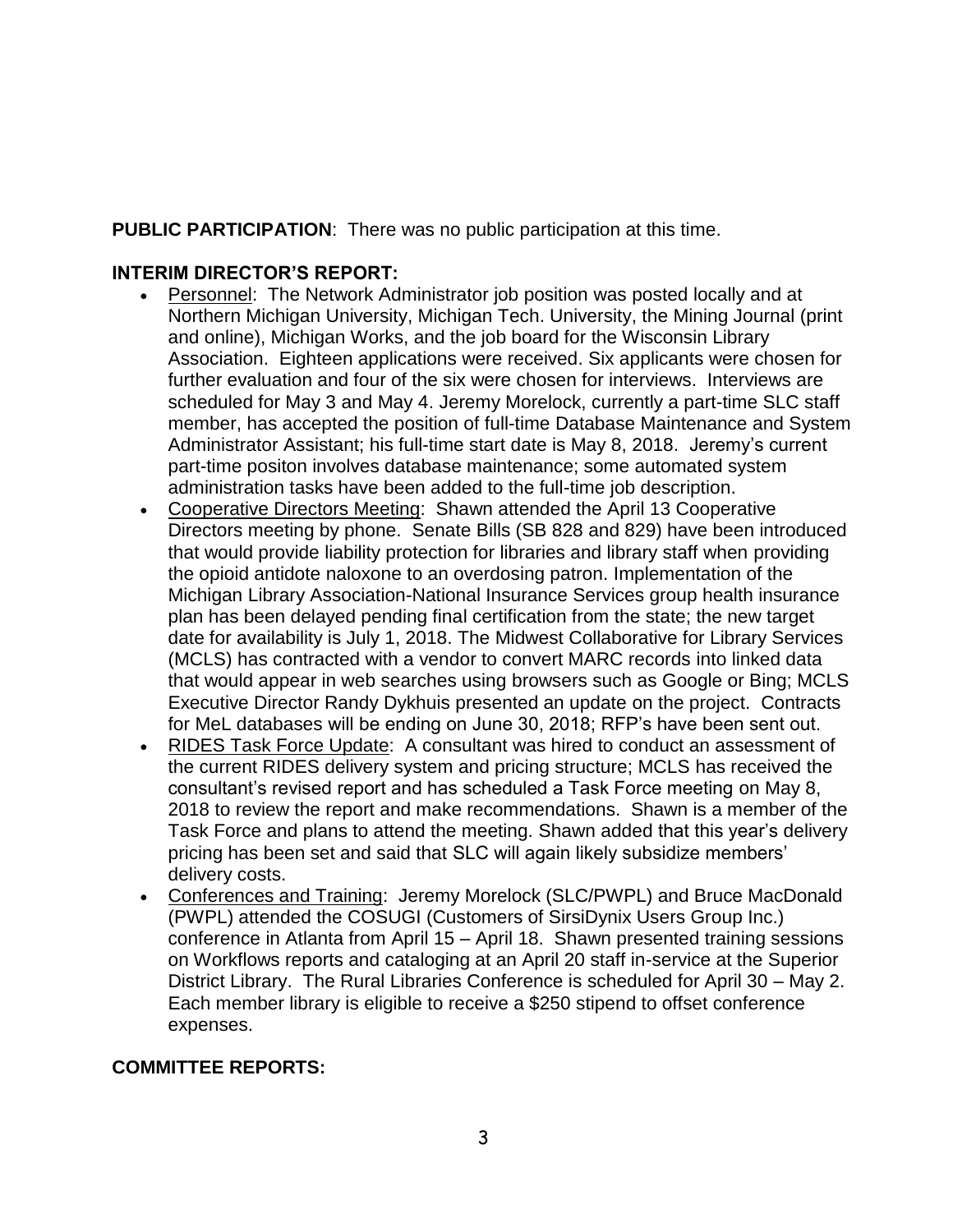Advisory Board of Librarians Report: Megan Buck, the Chair of the Advisory Board of Librarians (ABL) reported. The ABL met on April 24; 11 library directors attended the meeting. The ABL discussed Programming Committee changes and the need for volunteers willing to serve on the committee. The group also discussed the cooperative Plan of Service and agreed that regional sessions, along with a final session in Marquette, would be the best way to develop the SLC Plan of Service for FY 2019. Library directors shared news about renovation projects and millages, and discussed ideas for dealing with noise in library. They also talked about ways to increase ABL participation.

Personnel Committee Report: The Personnel Committee met on April 24 and draft minutes were sent to the Board. Shawn said that the committee recommendations would be presented later in the meeting during the discussion of the Cooperative Director position.

## **OLD BUSINESS:**

Nomination/Election SLC Vice-Chair: After discussion, Board members agreed to defer the nomination and election of the Vice-Chair to the next regular meeting. Pat Cheski **MOVED TO TABLE THE NOMINATION/ELECTION OF THE SLC BOARD VICE-CHAIR TO THE JUNE 8, 2018 MEETING.** The motion was seconded by Sharon Scholke.

**Roll call**: Cris Roll: Yes, Deb Grabowski: Yes, Sharon Scholke: Yes, Pat Cheski: Yes, Pat Houle: Yes, Caroline Jordan: Yes. Total: Yes: (6), No: (0), Abstain: (0). Motion carries unanimously

Cooperative Director Positon: Caroline Jordan reported that three applications for the cooperative director position were received prior to the deadline. The Personnel Committee reviewed all three applications. After discussion, the committee unanimously passed a motion stating that, after reviewing the applications, the committee found Shawn Andary to be the most qualified candidate for the position and recommended that, for this particular job search only, the interview process be suspended and Shawn Andary be hired for the positon of cooperative Director. Chris Roll **MOVED THAT SHAWN ANDARY BE HIRED FOR THE POSITON OF COOPERATIVE DIRECTOR.** The motion was seconded by Pat Cheski.

**Roll call**: Cris Roll: Yes, Deb Grabowski: Yes, Sharon Scholke: Yes, Pat Cheski: Yes, Pat Houle: Yes, Caroline Jordan: Yes. Total: Yes: (6), No: (0), Abstain: (0). Motion carries unanimously.

The Board discussed how the contract negotiations with the Director should proceed. Sharon Scholke **MOVED THAT THE PERSONNEL COMMITTEE CONDUCT CONTRACT NEGOTIATIONS WITH SHAWN ANDARY.** The motion was seconded by Pat Cheski. It was noted that the negotiations would be part of a public meeting of the Personnel Committee, however Shawn could request a closed session for the actual negotiations. It was also noted that the contract would be presented to the full Board for final approval at the June 8, 2018 meeting.

**Roll call**: Cris Roll: Yes, Deb Grabowski: Yes, Sharon Scholke: Yes, Pat Cheski: Yes, Pat Houle: Yes, Caroline Jordan: Yes. Total: Yes: (6), No: (0), Abstain: (0). Motion carries unanimously.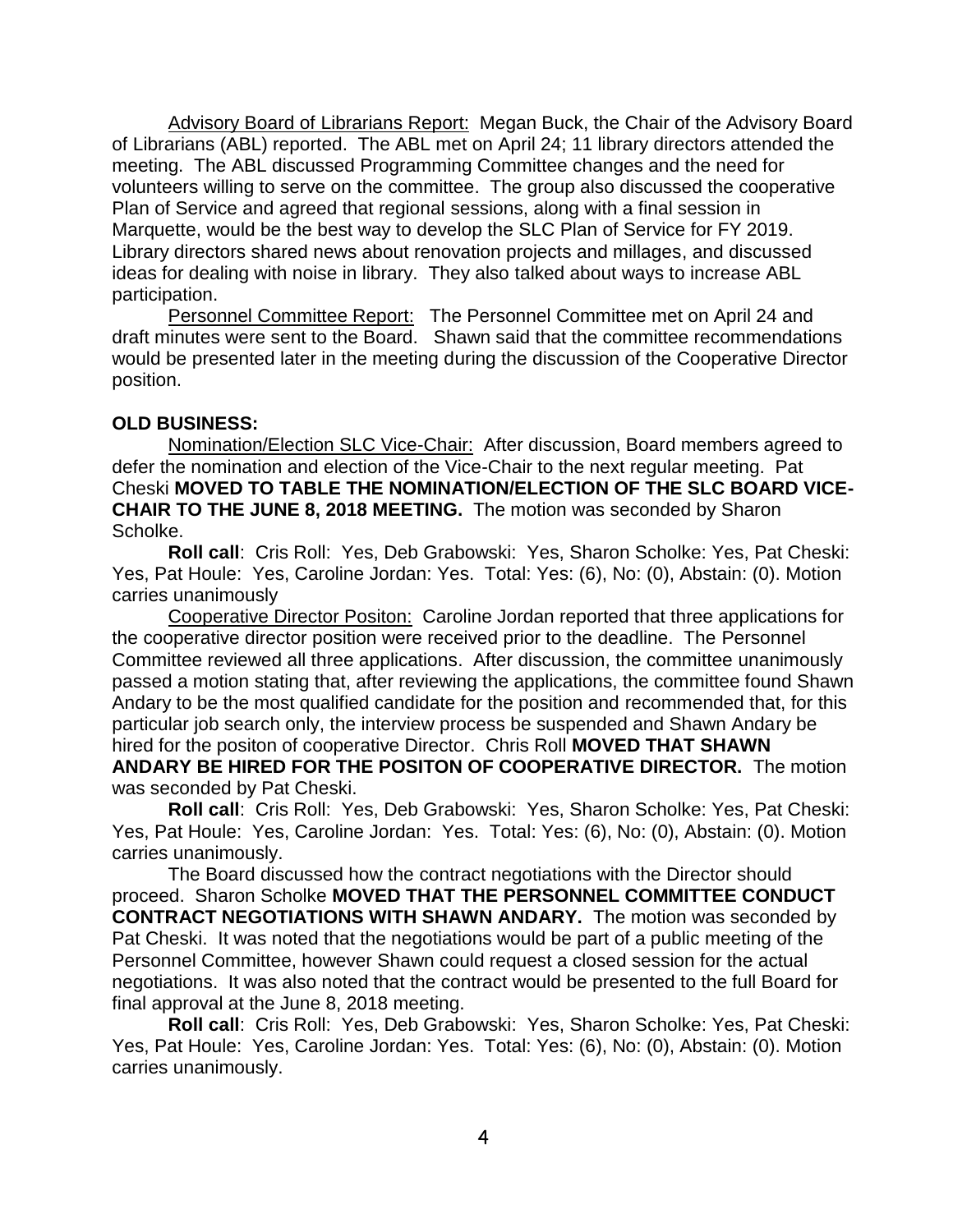#### **NEW BUSINESS**:

Northern Michigan Library Network (NMLN) Board Appointment: Pam Malmsten explained that the SLC Board has two representatives on the NMLN Board: Shawn Andary and Deb Friedman. Deb Friedman's term expired on 3/20/2018 and the SLC Board needs to reappoint her for another four year term ending 3/20/2022.

Deb Grabowski **MOVED THAT DEB FRIEDMAN BE REAPPOINTED TO THE NMLN BOARD FOR A FOUR YEAR TERM ENDING 3/20/2022.** The motion was seconded by Pat Cheski.

**Roll call**: Cris Roll: Yes, Deb Grabowski: Yes, Sharon Scholke: Yes, Pat Cheski: Yes, Pat Houle: Yes, Caroline Jordan: Yes. Total: Yes: (6), No: (0), Abstain: (0). Motion carries unanimously.

## eRate:

*Establish Superiorland eRate Consortium*: Shawn reported that Suzanne Dees, SLC's eRate Coordinator, is currently working with the EdTech Strategies consultant, Aleck Johnson, during this transitional phase. Shawn recommended that the Board approve the creation of a new entity, the Superiorland Library Cooperative eRate Consortium. Currently, the eRate Consortium, which consists of 24 SLC member public libraries, is under the umbrella of the Upper Peninsula Region of Library Cooperation (UPRLC). Shawn said that the Internet Consortium was moved to UPRLC several years ago when the funding of library cooperatives appeared to be uncertain. Since SLC has always paid all costs associated with the Internet Consortium, including the consultant's fees, and the Internet Consortium is a service provided to public, not multi-type libraries, it makes sense to move it back to the Superiorland Library Cooperative. SLC will soon be issuing a 470 competitive bid for internet service with service to start July 1, 2019; all SLC libraries will be offered the opportunity to participate in a multi-year contract.

*Update eRate Consortium Policies:* The SLC eRate policies need to be revised and updated. Board members received a copy of the current policies that included the proposed changes. Changes included the addition of language to outline the roles of the eRate Coordinator and to update the procurement policy to delete references to publishing bid notices in print newspapers. (Note: the document considered by the Board is copied at the end of these minutes.)

*Approve Updated Agreement and Letter of Agency with EdTech Strategies*: Shawn said that the SLC Board needs to approve an amendment to the Letter of Agreement and Letter of Agency with SLC's eRate consulting firm, EdTech Strategies, LLC for FY 2018 and 2019. These amendments are necessary since the Internet Consortium will be transferred to the Superiorland Library Cooperative.

 Pam Malmsten noted that there would be no budget impact to SLC for establishing the Erate Consortium. All costs for consortium members are rebilled to the individual libraries; SLC would pay the invoice to the Internet Service Provider and then rebill the participating libraries.

Pat Cheski asked if the Children's Internet Policy Act (CIPA) policy that SLC adopted in 2002 needs to updated. Shawn replied that we will be updating all of the CIPA information and working to make sure all of the participating libraries understand the CIPA requirements.

Deb Grabowski **MOVED TO ESTABLISH THE SUPERIORLAND LIBRARY COOPERATIVE ERATE CONSORTIUM, APPROVE THE AMENDED AGREEMENT**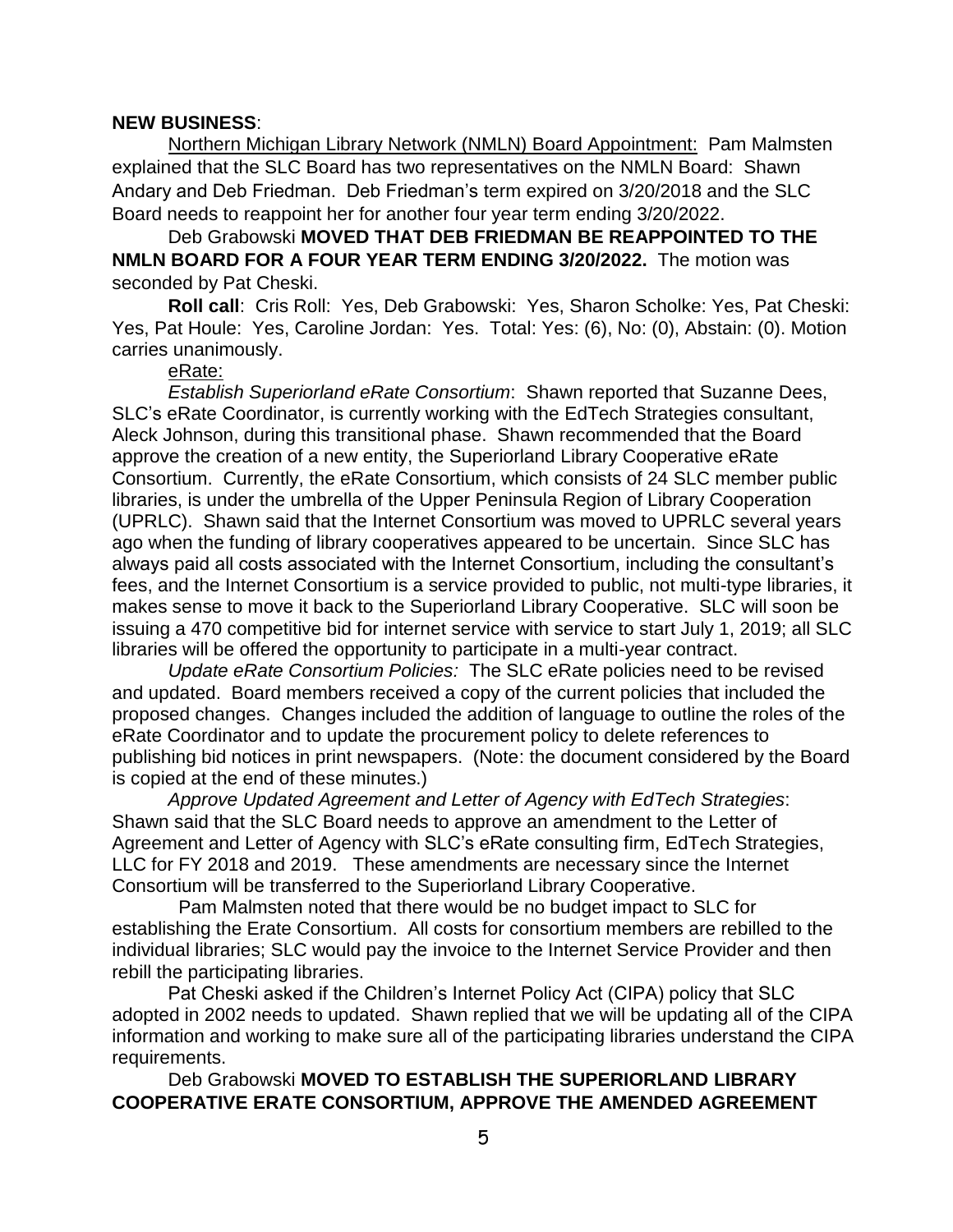## **AND LETTER OF AGENCY WITH EDTECH STRATEGIES, LLC, AND APPROVE THE REVISED ERATE POLICIES AS PRESENTED.** The motion was seconded by Cris Roll.

**Roll call**: Cris Roll: Yes, Deb Grabowski: Yes, Sharon Scholke: Yes, Pat Cheski: Yes, Pat Houle: Yes, Caroline Jordan: Yes. Total: Yes: (6), No: (0), Abstain: (0). Motion carries unanimously.

SLC Plan of Service for FY 2018/2019: Shawn noted that Megan Buck had talked about the FY 2019 Plan of Service during her ABL report. Shawn said she would be identifying dates for regional meetings, as well as a final wrap-up meeting in Marquette. The goal is to have as many people as possible meet face-to-face in Marquette, however distance options will be available to those who are unable to attend in person.

**Evaluation of Pension Options:** Pam reported that she and Shawn have been talking to SLC's MERS representative and Benefit Plan Coordinator regarding options for employee retirement plans. One of the options considered was to "freeze" the current Defined Benefit (DB) division and open a new DB division with lower benefits. MERS provided normal cost results for a new hire division that eliminates the cost of living rider and early out (age 55) retirement rider. If the Board adopted this new DB division, it could specify in the agreement what classifications of employees would be eligible to participate. MERS also provided cost projections for setting up a defined contribution (DC) plan with one or more divisions for different classifications of employees. MERS provided projected costs to SLC if the Board opts to freeze the current DB plan and enroll all new hires in a DC plan with a 9% employer contribution. SLC could also opt to set up both a new DB division and a DC plan. Pam noted that a DC plan would replace the money SLC gives to employees (as part of their salaries) to pay into an IRA; this would save time and would provide more consistency for employee retirement plans; Shawn added that MERS also provides retirement tools and employee education.

Shawn asked the Board to discuss whether the retirement options should be first considered at the committee level or by the full Board. Board members agreed by consensus that the pension options should first be looked at by the Personnel and Finance Committees; Shawn said she would try to set up a meeting before the June 8 Board meeting. Pat Cheski commented that all information provided to the Personnel and Finance Committees should also be sent out to the full Board and member library directors.

Schedule for Upcoming SLC Board Meetings: The next SLC Board meeting is scheduled for June 8, 2018. Shawn asked Board members to consider whether they want to continue the monthly meeting schedule or move to bi-monthly meetings. Board members agreed that they would like to move to a bi-monthly schedule and schedule the next meetings for the end of July and September. Shawn said she would send out a Doodle poll to determine the best meeting times for everyone.

**PUBLIC PARTICIPATION:** Pat Cheski asked whether the ABL meetings have been recorded; Megan replied that they have not. Shawn suggested that ABL members be asked if they are amenable to having the meetings recorded. It was noted that ABL approved minutes have been posted on the SLC web site.

**NEXT MEETING**: The next regular meeting of the Board of Directors is scheduled for June 8, 2018 at 11 a.m. eastern.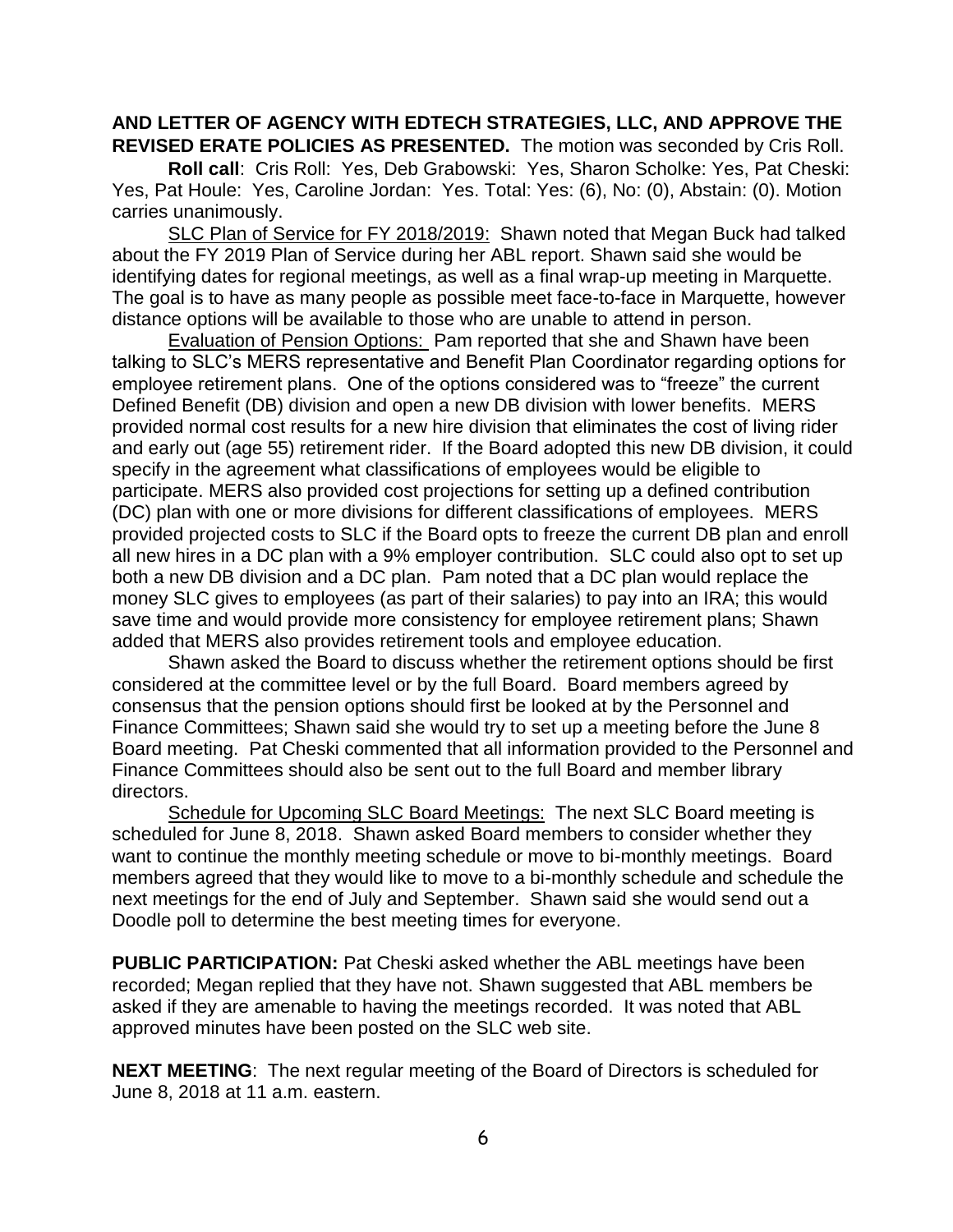**ADJOURNMENT:** There being no further business, the Chair declared the meeting adjourned at 12:25 p.m.

Respectfully submitted,

Pat Cheski, Secretary

Pamela Malmsten, Recorder

## **SUPERIORLAND LIBRARY COOPERATIVE**

## **E-Rate Consortium Policies, Presented to SLC Board on 4/27/2018**

## **Authorization for E-Rate**

The Board of Directors of the Superiorland Library Cooperative designates its DIRECTOR as Purchasing Agent for the Superiorland Library Cooperative. The Board designates its ERATE COORDINATOR as its Authorized Representative for the federal E-Rate program; and, as its Designated Custodian for E-Rate.

The Board of Directors of the Superiorland Library Cooperative designates its DIRECTOR as Purchasing Agent for the Superiorland Library Cooperative and the Superiorland Library Cooperative E-rate Consortium**.** The Board designates its ERATE COORDINATOR as its Authorized Representative for the federal E-Rate program; and, as its Designated Custodian for E-Rate. The ERATE COORDINATOR is also designated as the responsible authority for administering and managing interactions between the Superiorland Library Cooperative and the Superiorland Library Cooperative E-rate Consortium and the E-rate program administrators, including (but not limited to) filing for E-rate discounts, seeking reimbursements on services, and management of any necessary software tools.

## **E-Rate Consortium Record Retention Policy**

All E-Rate Consortium records shall be retained for **the period required by the FCC** in accordance with FCC **current rules.** 

## **E-Rate Consortium Gift Policy**

The Superiorland Library Cooperative board, employees, and any E-Rate consultants shall follow the gift rules outlined in the FCC's  $6<sup>th</sup>$  Report and Order.

This restriction on acceptance of any gift or other thing of value from a service provider participating in the E-Rate program is always in effect. The restriction is not triggered only during the period when a competitive bid is in process.

## **E-Rate Consortium Procurement Policy**

In selecting service providers for all eligible services and/or goods for which E-Rate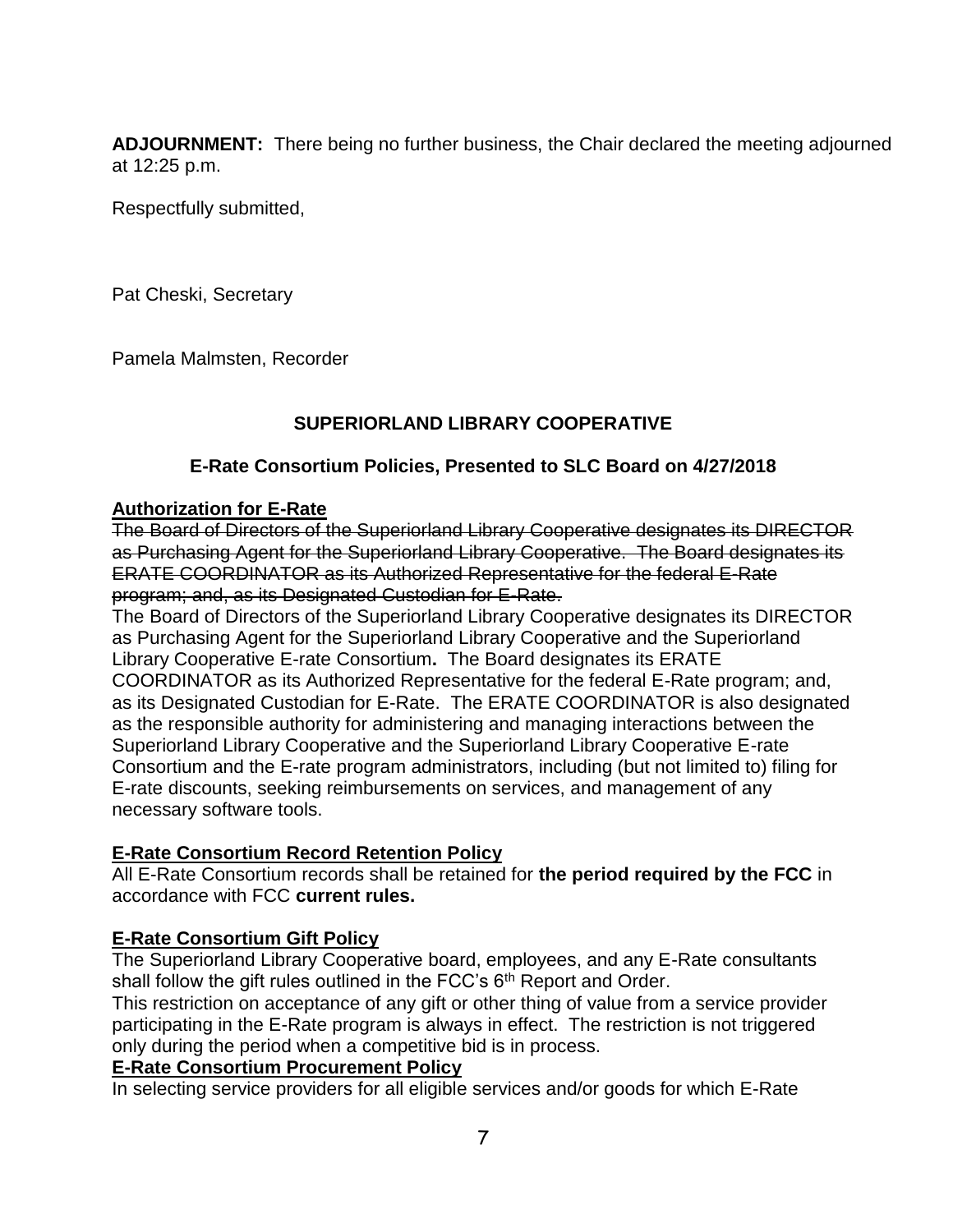support will be requested, the Superiorland Library Cooperative Purchasing Agent shall request competitive bids for all such eligible services and/or goods and comply with the following local procurement process:

## E-RATE CONSORTIUM BIDS FOR GOODS OR SERVICES

The Director will determine which purchase of materials, supplies, equipment and services will be by contract and which will be by purchase agreement. All contracts and agreements valued over \$5,000 will be submitted to the Board for approval, unless they were 'pre-approved' in the budget or purchased with grant funds. Approval will be a majority of the voting board. Approval may be obtained by telephone poll or email, with formal Board approval at the next regular or special Board meeting. The Director and a Board member will sign contracts valued over \$5,000.

## Value under \$2000

The Director or designee is authorized to make purchases for all individual items where the cost per item is under \$2000.

## Value \$2000 to under \$5,000

The Director is authorized to make purchases after obtaining pricing from a minimum of two sources, when available.

## Value \$5,000 to under \$15,000

The Director will obtain pricing from a minimum of two sources, when available, and submit the pricing with a recommendation to the Superiorland Library Cooperative Board. If deemed necessary by the Director, notice of requests for bids will be published in the Marquette newspaper.

#### Value \$15,000 or more

The Director will solicit competitive bids and submit the bids with a recommendation to the Superiorland Library Cooperative Board. If deemed necessary by the Director, notice of requests to bid will be published in the Marquette, Houghton, Escanaba and Iron Mountain newspapers. The Director may email notice to member libraries so that notice may be posted in a wider region.

The Purchasing Agent shall wait at least four weeks after the posting date of the competitive bid before making commitments with selected service providers.

The Purchasing Agent shall consider all complete bids that meet required specifications and select the most cost-effective service offered, with price being the primary factor considered.

The Purchasing Agent shall keep control of the competitive bidding process by not surrendering control to a service provider who is participating in the bidding process. **Children's Internet Protection Act (CIPA) Compliance**